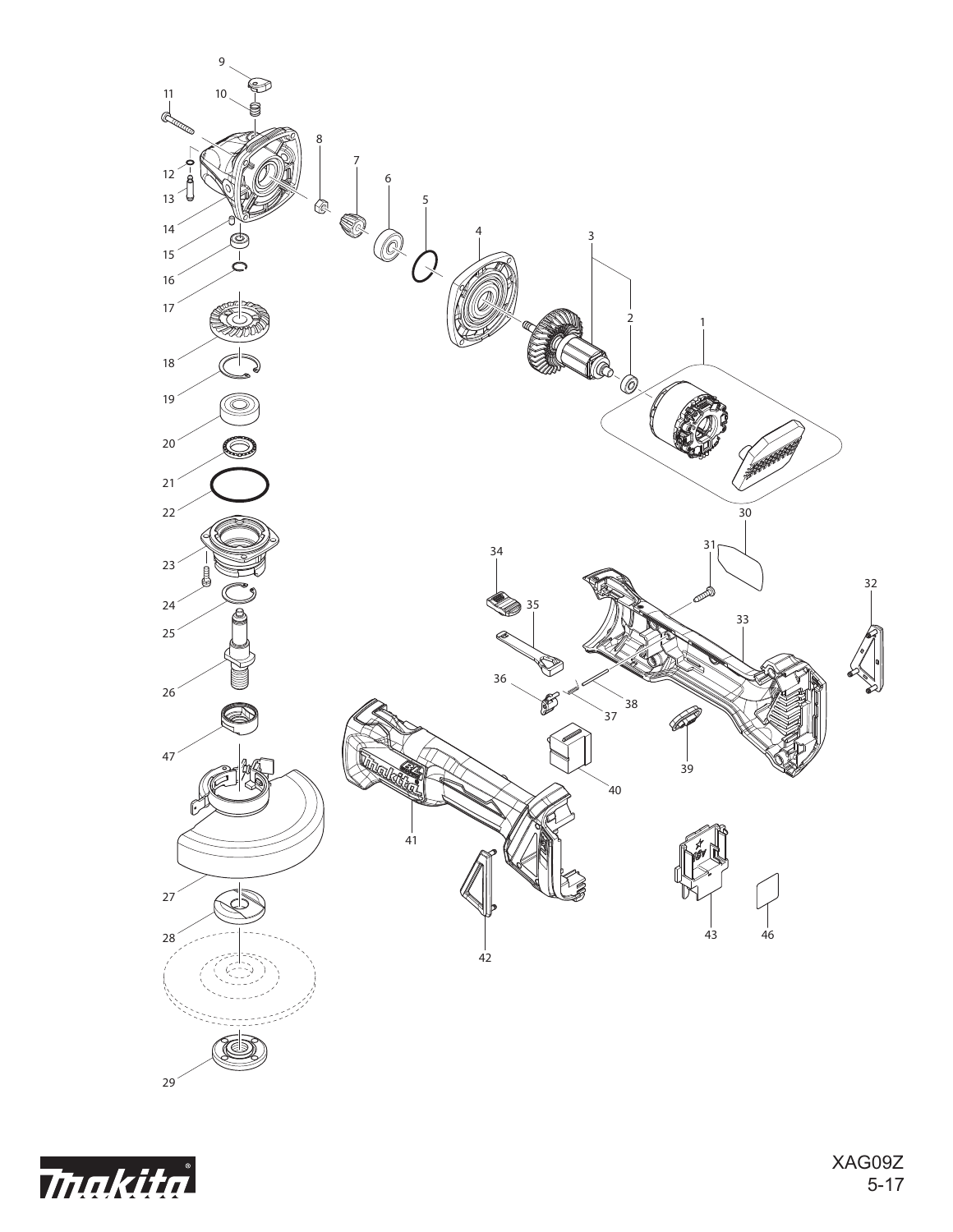## **Model XAG09Z Parts List**

A = Standard Equipment = Circuit Diagram

| 001<br><b>STATOR COMPLETE</b><br>629201-7<br>1<br>1 PC.<br>002<br>211021-9<br><b>BALL BEARING 607LLB</b><br>003<br>519378-5<br><b>ROTOR ASS'Y</b><br>1<br><b>INC. 2</b><br>D <sub>10</sub><br>004<br><b>GEAR HOUSING COVER</b><br>$\mathbf{1}$<br>319214-3<br>005<br>O-RING 26<br>1 PC.<br>213445-5<br>1 PC.<br>006<br><b>BALL BEARING 629LLB</b><br>210042-8<br>1 PC.<br>007<br>SPIRAL BEVEL GEAR 10<br>227541-3<br>008<br>1 PC.<br>252186-8<br>HEX. NUT M6<br>009<br>417771-6<br>PIN CAP<br>1 PC.<br>010<br><b>COMPRESSION SPRING 8</b><br>1 PC.<br>233072-2<br>011<br><b>TAPPING SCREW 4X30</b><br>4 PC.<br>266361-0<br>012<br>1 PC.<br>O RING 5<br>213960-9<br>013<br>1 PC.<br><b>SHOULDER PIN 4</b><br>256546-6<br>$\mathbf{1}$<br>014<br><b>GEAR HOUSING</b><br>319213-5<br>015<br><b>RUBBER PIN 4</b><br>1 PC.<br>263002-9<br>016<br>1 PC.<br>210033-9<br><b>BALL BEARING 696ZZ</b><br>1 PC.<br>017<br>233950-6<br><b>RING SPRING 11</b><br>018<br>SPIRAL BEVEL GEAR 37<br>$\mathbf{1}$<br>227641-9<br>019<br><b>RETAINING RING R-32</b><br>1 PC.<br>962151-6<br>020<br>1 PC.<br>211129-9<br><b>BALL BEARING 6201DDW</b><br>1 PC.<br>021<br>FELT RING 16<br>262153-5<br>022<br>1 PC.<br>213622-9<br>O RING 45<br>023<br>319399-5<br><b>BEARING BOX</b><br>1<br>024<br>911121-2<br>PAN HEAD SCREW M4X14<br>4 PC.<br>025<br><b>RETAINING RING R-26</b><br>1 PC.<br>962105-3<br>1<br>026<br>326670-0<br><b>SPINDLE A</b><br>027<br>TOOLLESS WHEEL COVER 125AKL AS<br>$\mathbf{1}$<br>126687-1<br>1 PC.<br>C10 213009-5<br>O RING 4<br>1 PC.<br>C20 265180-1<br>PAN HEAD SCREW M5X16<br>1 PC.<br><b>CAUTION LABEL</b><br>C30 813N68-9<br>1 PC.<br>028<br><b>INNER FLANGE 45B</b><br>224448-4<br>029<br><b>LOCK NUT 5/8-45</b><br>1 PC.<br>193465-4<br>030<br>851Y88-1<br><b>XAG09 NAME PLATE</b><br>1<br><b>TAPPING SCREW 4X18</b><br>031<br>5 PC.<br>266326-2<br>032<br><b>DUST COVER R</b><br>455450-8<br>1<br>033<br><b>MOTOR HOUSING SET</b><br>1 PC.<br>187998-9<br>2 PC.<br><b>RUBBER PIN 6</b><br>C <sub>10</sub> 263005-3<br><b>INC. 41</b><br>D <sub>10</sub><br>034<br><b>SWITCH KNOB</b><br>$\mathbf 1$<br>455447-7<br>035<br>1<br><b>SWITCH LEVER</b><br>455446-9<br>1<br>036<br>455448-5<br>LEVER<br>1<br>037<br>231679-8<br><b>TORSION SPRING 2</b><br>$\mathbf{1}$<br>038<br>268330-7<br>PIN <sub>2</sub><br>$\mathbf{1}$<br>039<br>142901-7<br><b>INDICATOR PANEL COMPLETE</b><br>040<br>1 PC.<br>650579-7<br><b>SWITCH 1246.3223</b><br>041<br>1 PC.<br>187998-9<br><b>MOTOR HOUSING SET</b><br><b>RUBBER PIN 6</b><br>2 PC.<br>C10 263005-3 | ltem# | Part# | Description    | Q'ty Unit |
|------------------------------------------------------------------------------------------------------------------------------------------------------------------------------------------------------------------------------------------------------------------------------------------------------------------------------------------------------------------------------------------------------------------------------------------------------------------------------------------------------------------------------------------------------------------------------------------------------------------------------------------------------------------------------------------------------------------------------------------------------------------------------------------------------------------------------------------------------------------------------------------------------------------------------------------------------------------------------------------------------------------------------------------------------------------------------------------------------------------------------------------------------------------------------------------------------------------------------------------------------------------------------------------------------------------------------------------------------------------------------------------------------------------------------------------------------------------------------------------------------------------------------------------------------------------------------------------------------------------------------------------------------------------------------------------------------------------------------------------------------------------------------------------------------------------------------------------------------------------------------------------------------------------------------------------------------------------------------------------------------------------------------------------------------------------------------------------------------------------------------------------------------------------------------------------------------------------------------------------------------------------------------------------------------------------------------------------------------------------------------------------------------------------------------------------------------------------------------------------------------------------------------------------------------------------|-------|-------|----------------|-----------|
|                                                                                                                                                                                                                                                                                                                                                                                                                                                                                                                                                                                                                                                                                                                                                                                                                                                                                                                                                                                                                                                                                                                                                                                                                                                                                                                                                                                                                                                                                                                                                                                                                                                                                                                                                                                                                                                                                                                                                                                                                                                                                                                                                                                                                                                                                                                                                                                                                                                                                                                                                                  |       |       |                |           |
|                                                                                                                                                                                                                                                                                                                                                                                                                                                                                                                                                                                                                                                                                                                                                                                                                                                                                                                                                                                                                                                                                                                                                                                                                                                                                                                                                                                                                                                                                                                                                                                                                                                                                                                                                                                                                                                                                                                                                                                                                                                                                                                                                                                                                                                                                                                                                                                                                                                                                                                                                                  |       |       |                |           |
|                                                                                                                                                                                                                                                                                                                                                                                                                                                                                                                                                                                                                                                                                                                                                                                                                                                                                                                                                                                                                                                                                                                                                                                                                                                                                                                                                                                                                                                                                                                                                                                                                                                                                                                                                                                                                                                                                                                                                                                                                                                                                                                                                                                                                                                                                                                                                                                                                                                                                                                                                                  |       |       |                |           |
|                                                                                                                                                                                                                                                                                                                                                                                                                                                                                                                                                                                                                                                                                                                                                                                                                                                                                                                                                                                                                                                                                                                                                                                                                                                                                                                                                                                                                                                                                                                                                                                                                                                                                                                                                                                                                                                                                                                                                                                                                                                                                                                                                                                                                                                                                                                                                                                                                                                                                                                                                                  |       |       |                |           |
|                                                                                                                                                                                                                                                                                                                                                                                                                                                                                                                                                                                                                                                                                                                                                                                                                                                                                                                                                                                                                                                                                                                                                                                                                                                                                                                                                                                                                                                                                                                                                                                                                                                                                                                                                                                                                                                                                                                                                                                                                                                                                                                                                                                                                                                                                                                                                                                                                                                                                                                                                                  |       |       |                |           |
|                                                                                                                                                                                                                                                                                                                                                                                                                                                                                                                                                                                                                                                                                                                                                                                                                                                                                                                                                                                                                                                                                                                                                                                                                                                                                                                                                                                                                                                                                                                                                                                                                                                                                                                                                                                                                                                                                                                                                                                                                                                                                                                                                                                                                                                                                                                                                                                                                                                                                                                                                                  |       |       |                |           |
|                                                                                                                                                                                                                                                                                                                                                                                                                                                                                                                                                                                                                                                                                                                                                                                                                                                                                                                                                                                                                                                                                                                                                                                                                                                                                                                                                                                                                                                                                                                                                                                                                                                                                                                                                                                                                                                                                                                                                                                                                                                                                                                                                                                                                                                                                                                                                                                                                                                                                                                                                                  |       |       |                |           |
|                                                                                                                                                                                                                                                                                                                                                                                                                                                                                                                                                                                                                                                                                                                                                                                                                                                                                                                                                                                                                                                                                                                                                                                                                                                                                                                                                                                                                                                                                                                                                                                                                                                                                                                                                                                                                                                                                                                                                                                                                                                                                                                                                                                                                                                                                                                                                                                                                                                                                                                                                                  |       |       |                |           |
|                                                                                                                                                                                                                                                                                                                                                                                                                                                                                                                                                                                                                                                                                                                                                                                                                                                                                                                                                                                                                                                                                                                                                                                                                                                                                                                                                                                                                                                                                                                                                                                                                                                                                                                                                                                                                                                                                                                                                                                                                                                                                                                                                                                                                                                                                                                                                                                                                                                                                                                                                                  |       |       |                |           |
|                                                                                                                                                                                                                                                                                                                                                                                                                                                                                                                                                                                                                                                                                                                                                                                                                                                                                                                                                                                                                                                                                                                                                                                                                                                                                                                                                                                                                                                                                                                                                                                                                                                                                                                                                                                                                                                                                                                                                                                                                                                                                                                                                                                                                                                                                                                                                                                                                                                                                                                                                                  |       |       |                |           |
|                                                                                                                                                                                                                                                                                                                                                                                                                                                                                                                                                                                                                                                                                                                                                                                                                                                                                                                                                                                                                                                                                                                                                                                                                                                                                                                                                                                                                                                                                                                                                                                                                                                                                                                                                                                                                                                                                                                                                                                                                                                                                                                                                                                                                                                                                                                                                                                                                                                                                                                                                                  |       |       |                |           |
|                                                                                                                                                                                                                                                                                                                                                                                                                                                                                                                                                                                                                                                                                                                                                                                                                                                                                                                                                                                                                                                                                                                                                                                                                                                                                                                                                                                                                                                                                                                                                                                                                                                                                                                                                                                                                                                                                                                                                                                                                                                                                                                                                                                                                                                                                                                                                                                                                                                                                                                                                                  |       |       |                |           |
|                                                                                                                                                                                                                                                                                                                                                                                                                                                                                                                                                                                                                                                                                                                                                                                                                                                                                                                                                                                                                                                                                                                                                                                                                                                                                                                                                                                                                                                                                                                                                                                                                                                                                                                                                                                                                                                                                                                                                                                                                                                                                                                                                                                                                                                                                                                                                                                                                                                                                                                                                                  |       |       |                |           |
|                                                                                                                                                                                                                                                                                                                                                                                                                                                                                                                                                                                                                                                                                                                                                                                                                                                                                                                                                                                                                                                                                                                                                                                                                                                                                                                                                                                                                                                                                                                                                                                                                                                                                                                                                                                                                                                                                                                                                                                                                                                                                                                                                                                                                                                                                                                                                                                                                                                                                                                                                                  |       |       |                |           |
|                                                                                                                                                                                                                                                                                                                                                                                                                                                                                                                                                                                                                                                                                                                                                                                                                                                                                                                                                                                                                                                                                                                                                                                                                                                                                                                                                                                                                                                                                                                                                                                                                                                                                                                                                                                                                                                                                                                                                                                                                                                                                                                                                                                                                                                                                                                                                                                                                                                                                                                                                                  |       |       |                |           |
|                                                                                                                                                                                                                                                                                                                                                                                                                                                                                                                                                                                                                                                                                                                                                                                                                                                                                                                                                                                                                                                                                                                                                                                                                                                                                                                                                                                                                                                                                                                                                                                                                                                                                                                                                                                                                                                                                                                                                                                                                                                                                                                                                                                                                                                                                                                                                                                                                                                                                                                                                                  |       |       |                |           |
|                                                                                                                                                                                                                                                                                                                                                                                                                                                                                                                                                                                                                                                                                                                                                                                                                                                                                                                                                                                                                                                                                                                                                                                                                                                                                                                                                                                                                                                                                                                                                                                                                                                                                                                                                                                                                                                                                                                                                                                                                                                                                                                                                                                                                                                                                                                                                                                                                                                                                                                                                                  |       |       |                |           |
|                                                                                                                                                                                                                                                                                                                                                                                                                                                                                                                                                                                                                                                                                                                                                                                                                                                                                                                                                                                                                                                                                                                                                                                                                                                                                                                                                                                                                                                                                                                                                                                                                                                                                                                                                                                                                                                                                                                                                                                                                                                                                                                                                                                                                                                                                                                                                                                                                                                                                                                                                                  |       |       |                |           |
|                                                                                                                                                                                                                                                                                                                                                                                                                                                                                                                                                                                                                                                                                                                                                                                                                                                                                                                                                                                                                                                                                                                                                                                                                                                                                                                                                                                                                                                                                                                                                                                                                                                                                                                                                                                                                                                                                                                                                                                                                                                                                                                                                                                                                                                                                                                                                                                                                                                                                                                                                                  |       |       |                |           |
|                                                                                                                                                                                                                                                                                                                                                                                                                                                                                                                                                                                                                                                                                                                                                                                                                                                                                                                                                                                                                                                                                                                                                                                                                                                                                                                                                                                                                                                                                                                                                                                                                                                                                                                                                                                                                                                                                                                                                                                                                                                                                                                                                                                                                                                                                                                                                                                                                                                                                                                                                                  |       |       |                |           |
|                                                                                                                                                                                                                                                                                                                                                                                                                                                                                                                                                                                                                                                                                                                                                                                                                                                                                                                                                                                                                                                                                                                                                                                                                                                                                                                                                                                                                                                                                                                                                                                                                                                                                                                                                                                                                                                                                                                                                                                                                                                                                                                                                                                                                                                                                                                                                                                                                                                                                                                                                                  |       |       |                |           |
|                                                                                                                                                                                                                                                                                                                                                                                                                                                                                                                                                                                                                                                                                                                                                                                                                                                                                                                                                                                                                                                                                                                                                                                                                                                                                                                                                                                                                                                                                                                                                                                                                                                                                                                                                                                                                                                                                                                                                                                                                                                                                                                                                                                                                                                                                                                                                                                                                                                                                                                                                                  |       |       |                |           |
|                                                                                                                                                                                                                                                                                                                                                                                                                                                                                                                                                                                                                                                                                                                                                                                                                                                                                                                                                                                                                                                                                                                                                                                                                                                                                                                                                                                                                                                                                                                                                                                                                                                                                                                                                                                                                                                                                                                                                                                                                                                                                                                                                                                                                                                                                                                                                                                                                                                                                                                                                                  |       |       |                |           |
|                                                                                                                                                                                                                                                                                                                                                                                                                                                                                                                                                                                                                                                                                                                                                                                                                                                                                                                                                                                                                                                                                                                                                                                                                                                                                                                                                                                                                                                                                                                                                                                                                                                                                                                                                                                                                                                                                                                                                                                                                                                                                                                                                                                                                                                                                                                                                                                                                                                                                                                                                                  |       |       |                |           |
|                                                                                                                                                                                                                                                                                                                                                                                                                                                                                                                                                                                                                                                                                                                                                                                                                                                                                                                                                                                                                                                                                                                                                                                                                                                                                                                                                                                                                                                                                                                                                                                                                                                                                                                                                                                                                                                                                                                                                                                                                                                                                                                                                                                                                                                                                                                                                                                                                                                                                                                                                                  |       |       |                |           |
|                                                                                                                                                                                                                                                                                                                                                                                                                                                                                                                                                                                                                                                                                                                                                                                                                                                                                                                                                                                                                                                                                                                                                                                                                                                                                                                                                                                                                                                                                                                                                                                                                                                                                                                                                                                                                                                                                                                                                                                                                                                                                                                                                                                                                                                                                                                                                                                                                                                                                                                                                                  |       |       |                |           |
|                                                                                                                                                                                                                                                                                                                                                                                                                                                                                                                                                                                                                                                                                                                                                                                                                                                                                                                                                                                                                                                                                                                                                                                                                                                                                                                                                                                                                                                                                                                                                                                                                                                                                                                                                                                                                                                                                                                                                                                                                                                                                                                                                                                                                                                                                                                                                                                                                                                                                                                                                                  |       |       |                |           |
|                                                                                                                                                                                                                                                                                                                                                                                                                                                                                                                                                                                                                                                                                                                                                                                                                                                                                                                                                                                                                                                                                                                                                                                                                                                                                                                                                                                                                                                                                                                                                                                                                                                                                                                                                                                                                                                                                                                                                                                                                                                                                                                                                                                                                                                                                                                                                                                                                                                                                                                                                                  |       |       |                |           |
|                                                                                                                                                                                                                                                                                                                                                                                                                                                                                                                                                                                                                                                                                                                                                                                                                                                                                                                                                                                                                                                                                                                                                                                                                                                                                                                                                                                                                                                                                                                                                                                                                                                                                                                                                                                                                                                                                                                                                                                                                                                                                                                                                                                                                                                                                                                                                                                                                                                                                                                                                                  |       |       |                |           |
|                                                                                                                                                                                                                                                                                                                                                                                                                                                                                                                                                                                                                                                                                                                                                                                                                                                                                                                                                                                                                                                                                                                                                                                                                                                                                                                                                                                                                                                                                                                                                                                                                                                                                                                                                                                                                                                                                                                                                                                                                                                                                                                                                                                                                                                                                                                                                                                                                                                                                                                                                                  |       |       |                |           |
|                                                                                                                                                                                                                                                                                                                                                                                                                                                                                                                                                                                                                                                                                                                                                                                                                                                                                                                                                                                                                                                                                                                                                                                                                                                                                                                                                                                                                                                                                                                                                                                                                                                                                                                                                                                                                                                                                                                                                                                                                                                                                                                                                                                                                                                                                                                                                                                                                                                                                                                                                                  |       |       |                |           |
|                                                                                                                                                                                                                                                                                                                                                                                                                                                                                                                                                                                                                                                                                                                                                                                                                                                                                                                                                                                                                                                                                                                                                                                                                                                                                                                                                                                                                                                                                                                                                                                                                                                                                                                                                                                                                                                                                                                                                                                                                                                                                                                                                                                                                                                                                                                                                                                                                                                                                                                                                                  |       |       |                |           |
|                                                                                                                                                                                                                                                                                                                                                                                                                                                                                                                                                                                                                                                                                                                                                                                                                                                                                                                                                                                                                                                                                                                                                                                                                                                                                                                                                                                                                                                                                                                                                                                                                                                                                                                                                                                                                                                                                                                                                                                                                                                                                                                                                                                                                                                                                                                                                                                                                                                                                                                                                                  |       |       |                |           |
|                                                                                                                                                                                                                                                                                                                                                                                                                                                                                                                                                                                                                                                                                                                                                                                                                                                                                                                                                                                                                                                                                                                                                                                                                                                                                                                                                                                                                                                                                                                                                                                                                                                                                                                                                                                                                                                                                                                                                                                                                                                                                                                                                                                                                                                                                                                                                                                                                                                                                                                                                                  |       |       |                |           |
|                                                                                                                                                                                                                                                                                                                                                                                                                                                                                                                                                                                                                                                                                                                                                                                                                                                                                                                                                                                                                                                                                                                                                                                                                                                                                                                                                                                                                                                                                                                                                                                                                                                                                                                                                                                                                                                                                                                                                                                                                                                                                                                                                                                                                                                                                                                                                                                                                                                                                                                                                                  |       |       |                |           |
|                                                                                                                                                                                                                                                                                                                                                                                                                                                                                                                                                                                                                                                                                                                                                                                                                                                                                                                                                                                                                                                                                                                                                                                                                                                                                                                                                                                                                                                                                                                                                                                                                                                                                                                                                                                                                                                                                                                                                                                                                                                                                                                                                                                                                                                                                                                                                                                                                                                                                                                                                                  |       |       |                |           |
|                                                                                                                                                                                                                                                                                                                                                                                                                                                                                                                                                                                                                                                                                                                                                                                                                                                                                                                                                                                                                                                                                                                                                                                                                                                                                                                                                                                                                                                                                                                                                                                                                                                                                                                                                                                                                                                                                                                                                                                                                                                                                                                                                                                                                                                                                                                                                                                                                                                                                                                                                                  |       |       |                |           |
|                                                                                                                                                                                                                                                                                                                                                                                                                                                                                                                                                                                                                                                                                                                                                                                                                                                                                                                                                                                                                                                                                                                                                                                                                                                                                                                                                                                                                                                                                                                                                                                                                                                                                                                                                                                                                                                                                                                                                                                                                                                                                                                                                                                                                                                                                                                                                                                                                                                                                                                                                                  |       |       |                |           |
|                                                                                                                                                                                                                                                                                                                                                                                                                                                                                                                                                                                                                                                                                                                                                                                                                                                                                                                                                                                                                                                                                                                                                                                                                                                                                                                                                                                                                                                                                                                                                                                                                                                                                                                                                                                                                                                                                                                                                                                                                                                                                                                                                                                                                                                                                                                                                                                                                                                                                                                                                                  |       |       |                |           |
|                                                                                                                                                                                                                                                                                                                                                                                                                                                                                                                                                                                                                                                                                                                                                                                                                                                                                                                                                                                                                                                                                                                                                                                                                                                                                                                                                                                                                                                                                                                                                                                                                                                                                                                                                                                                                                                                                                                                                                                                                                                                                                                                                                                                                                                                                                                                                                                                                                                                                                                                                                  |       |       |                |           |
|                                                                                                                                                                                                                                                                                                                                                                                                                                                                                                                                                                                                                                                                                                                                                                                                                                                                                                                                                                                                                                                                                                                                                                                                                                                                                                                                                                                                                                                                                                                                                                                                                                                                                                                                                                                                                                                                                                                                                                                                                                                                                                                                                                                                                                                                                                                                                                                                                                                                                                                                                                  |       |       |                |           |
|                                                                                                                                                                                                                                                                                                                                                                                                                                                                                                                                                                                                                                                                                                                                                                                                                                                                                                                                                                                                                                                                                                                                                                                                                                                                                                                                                                                                                                                                                                                                                                                                                                                                                                                                                                                                                                                                                                                                                                                                                                                                                                                                                                                                                                                                                                                                                                                                                                                                                                                                                                  |       |       |                |           |
|                                                                                                                                                                                                                                                                                                                                                                                                                                                                                                                                                                                                                                                                                                                                                                                                                                                                                                                                                                                                                                                                                                                                                                                                                                                                                                                                                                                                                                                                                                                                                                                                                                                                                                                                                                                                                                                                                                                                                                                                                                                                                                                                                                                                                                                                                                                                                                                                                                                                                                                                                                  |       |       |                |           |
|                                                                                                                                                                                                                                                                                                                                                                                                                                                                                                                                                                                                                                                                                                                                                                                                                                                                                                                                                                                                                                                                                                                                                                                                                                                                                                                                                                                                                                                                                                                                                                                                                                                                                                                                                                                                                                                                                                                                                                                                                                                                                                                                                                                                                                                                                                                                                                                                                                                                                                                                                                  |       |       |                |           |
|                                                                                                                                                                                                                                                                                                                                                                                                                                                                                                                                                                                                                                                                                                                                                                                                                                                                                                                                                                                                                                                                                                                                                                                                                                                                                                                                                                                                                                                                                                                                                                                                                                                                                                                                                                                                                                                                                                                                                                                                                                                                                                                                                                                                                                                                                                                                                                                                                                                                                                                                                                  |       |       |                |           |
|                                                                                                                                                                                                                                                                                                                                                                                                                                                                                                                                                                                                                                                                                                                                                                                                                                                                                                                                                                                                                                                                                                                                                                                                                                                                                                                                                                                                                                                                                                                                                                                                                                                                                                                                                                                                                                                                                                                                                                                                                                                                                                                                                                                                                                                                                                                                                                                                                                                                                                                                                                  |       |       |                |           |
|                                                                                                                                                                                                                                                                                                                                                                                                                                                                                                                                                                                                                                                                                                                                                                                                                                                                                                                                                                                                                                                                                                                                                                                                                                                                                                                                                                                                                                                                                                                                                                                                                                                                                                                                                                                                                                                                                                                                                                                                                                                                                                                                                                                                                                                                                                                                                                                                                                                                                                                                                                  |       |       |                |           |
|                                                                                                                                                                                                                                                                                                                                                                                                                                                                                                                                                                                                                                                                                                                                                                                                                                                                                                                                                                                                                                                                                                                                                                                                                                                                                                                                                                                                                                                                                                                                                                                                                                                                                                                                                                                                                                                                                                                                                                                                                                                                                                                                                                                                                                                                                                                                                                                                                                                                                                                                                                  |       |       |                |           |
| D <sub>10</sub>                                                                                                                                                                                                                                                                                                                                                                                                                                                                                                                                                                                                                                                                                                                                                                                                                                                                                                                                                                                                                                                                                                                                                                                                                                                                                                                                                                                                                                                                                                                                                                                                                                                                                                                                                                                                                                                                                                                                                                                                                                                                                                                                                                                                                                                                                                                                                                                                                                                                                                                                                  |       |       | <b>INC. 33</b> |           |